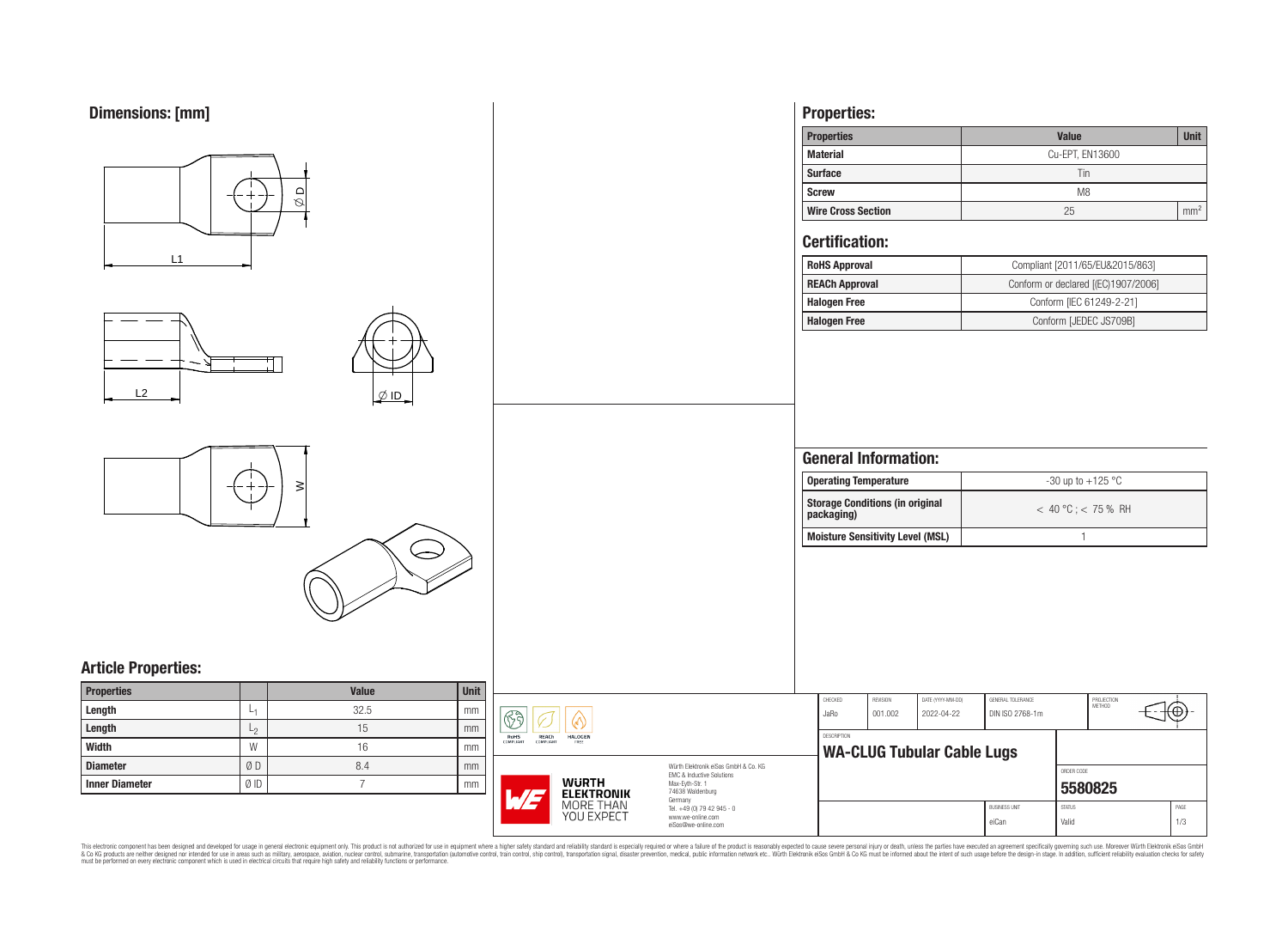# **Cautions and Warnings:**

# **The following conditions apply to all goods within the product series of WA-CLUG of Würth Elektronik eiSos GmbH & Co. KG:**

### **General:**

- This mechanical component is designed and manufactured for use in general electronic equipment.
- Würth Elektronik must be asked for written approval (following the PPAP procedure) before incorporating the components into any equipment in fields such as military, aerospace, aviation, nuclear control, submarine, transportation (automotive control, train control, ship control), transportation signal, disaster prevention, medical, public information network, etc. where higher safety and reliability are especially required and/or if there is the possibility of direct damage or human injury.
- Mechanical components that will be used in safety-critical or high-reliability applications, should be pre-evaluated by the customer.
- The component is designed and manufactured to be used within the datasheet specified values. If the usage and operation conditions specified in the datasheet are not met, the component may be damaged or dissolved.
- Do not drop or impact the components, the component may be damaged.<br>• Wirth Elektronik products are qualified according to international standard
- Würth Elektronik products are qualified according to international standards, which are listed in each product reliability report. Würth Elektronik does not warrant any customer qualified product characteristics beyond Würth Elektroniks' specifications, for its validity and sustainability over time.
- The responsibility for the function of the application of the customer specific products and use in a particular customer design is always the full and autonomous responsibility of the customer. All technical specification for standard products also apply to customer specific products.

### **Product Specific:**

### **Cleaning and Washing:**

- Washing agents used during the production to clean the customer application might damage or change the characteristics of the components. Washing agents may have a negative effect on the long-term functionality of the product.
- Using a brush during the cleaning process may damage the component. Therefore, we do not recommend using a brush during the PCB cleaning process.

## **Potting and Coating:**

• If the product is potted in the customer application, the potting material might shrink or expand during and after hardening. Shrinking could lead to an incomplete seal, allowing contaminants into the components. Expansion could damage the components. We recommend a manual inspection after potting or coating to avoid these effects.

### **Storage Conditions:**

- A storage of Würth Elektronik products for longer than 12 months is not recommended. Within other effects, the terminals may suffer degradation, resulting in bad processability. Therefore, all products shall be used within the period of 12 months based on the day of shipment.
- Do not expose the components to direct sunlight.<br>• The storage conditions in the original packaging
- The storage conditions in the original packaging are defined according to DIN EN 61760-2.
- The storage conditions stated in the original packaging apply to the storage time and not to the transportation time of the components.

### **Packaging:**

• The packaging specifications apply only to purchase orders comprising whole packaging units. If the ordered quantity exceeds or is lower than the specified packaging unit, packaging in accordance with the packaging specifications cannot be ensured.

### **Handling:**

- The maximum permissible torques must be complied with to prevent mechanical destruction of the component and PCB.
- If a component is pre-assembled with an adhesive tape, the adhesive duration cannot be guaranteed. This depends on the surface where the component will be mounted on. It also depends on the environmental conditions the component is exposed to. The customer has to evaluate this for his specific application.
- Violation of the technical product specifications will void the warranty.
- Coated metal parts may have spots and/or deposits because of the rinsing and drying process during plating. The storage and processability are not affected.
- The temperature rise of the component must be taken into consideration. The operating temperature is comprised of ambient temperature and temperature rise of the component.The operating temperature of the component shall not exceed the maximum temperature specified.

These cautions and warnings comply with the state of the scientific and technical knowledge and are believed to be accurate and reliable. However, no responsibility is assumed for inaccuracies or incompleteness.

|  | $\mathbb{R}$ a<br>V<br><b>REACh</b><br><b>RoHS</b><br><b>HALOGEN</b><br>COMPLIANT<br>COMPLIANT<br>FREE |                                                                     | CHECKED<br>JaRo                                                                                                                                                                               | <b>REVISION</b><br>001.002                       | DATE (YYYY-MM-DD)<br>2022-04-22 | GENERAL TOLERANCE<br>DIN ISO 2768-1m |                               | PROJECTION<br><b>METHOD</b> | <del>⊣t</del> ⊕+- |             |
|--|--------------------------------------------------------------------------------------------------------|---------------------------------------------------------------------|-----------------------------------------------------------------------------------------------------------------------------------------------------------------------------------------------|--------------------------------------------------|---------------------------------|--------------------------------------|-------------------------------|-----------------------------|-------------------|-------------|
|  |                                                                                                        |                                                                     |                                                                                                                                                                                               | DESCRIPTION<br><b>WA-CLUG Tubular Cable Lugs</b> |                                 |                                      |                               |                             |                   |             |
|  | $\overline{\phantom{a}}$                                                                               | <b>WURTH</b><br><b>ELEKTRONIK</b><br>MORE THAN<br><b>YOU EXPECT</b> | Würth Elektronik eiSos GmbH & Co. KG<br>EMC & Inductive Solutions<br>Max-Evth-Str. 1<br>74638 Waldenburg<br>Germany<br>Tel. +49 (0) 79 42 945 - 0<br>www.we-online.com<br>eiSos@we-online.com |                                                  |                                 |                                      |                               | ORDER CODE                  | 5580825           |             |
|  |                                                                                                        |                                                                     |                                                                                                                                                                                               |                                                  |                                 |                                      | <b>BUSINESS UNIT</b><br>eiCan | <b>STATUS</b><br>Valid      |                   | PAGE<br>2/3 |

This electronic component has been designed and developed for usage in general electronic equipment only. This product is not authorized for use in equipment where a higher safety standard and reliability standard si espec & Ook product a label and the membed of the seasuch as marked and as which such a membed and the such assume that income in the seasuch and the simulation and the such assume that include to the such a membed and the such